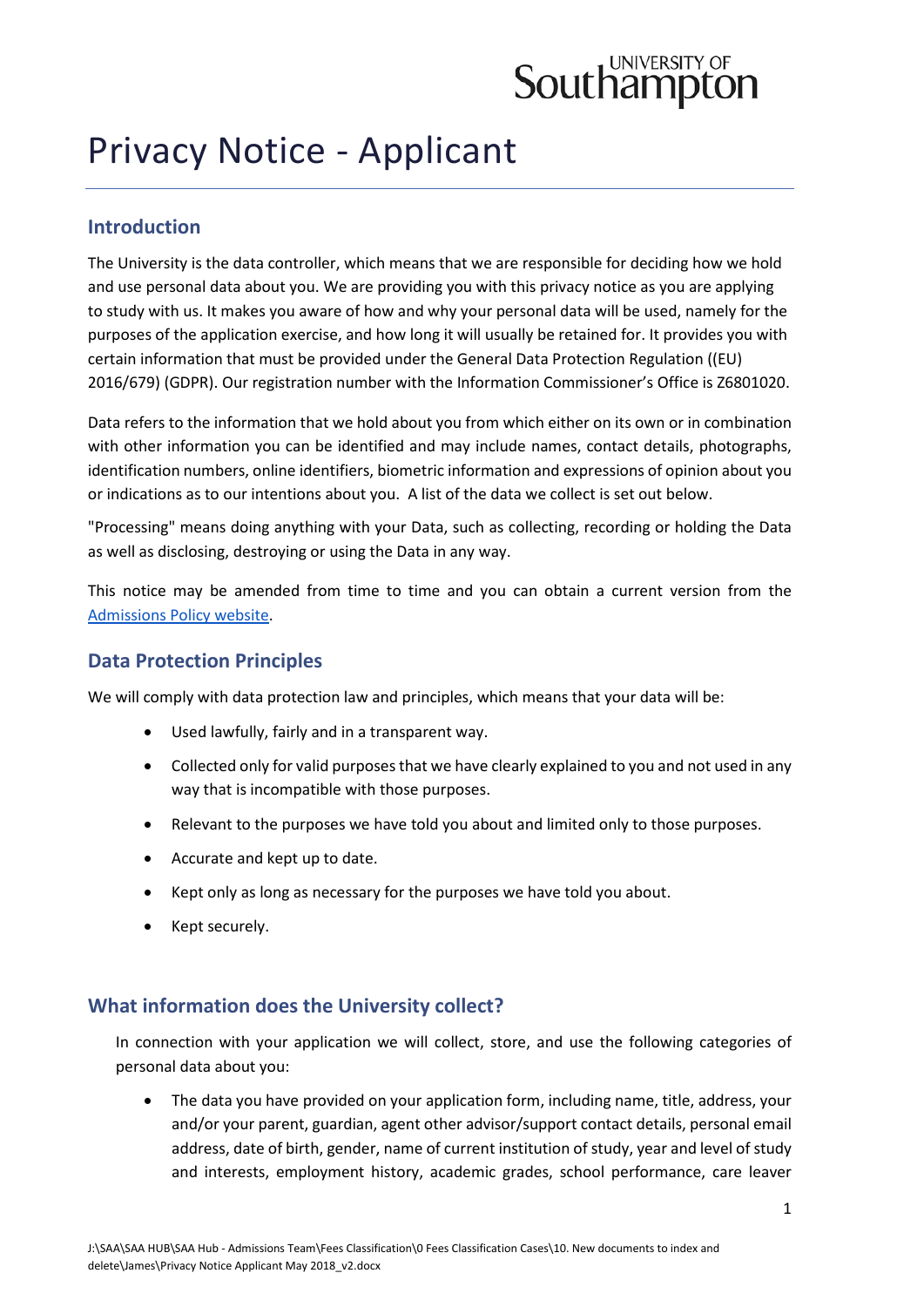status and qualifications.

- Any other data you provide to us to support your application, including information in a personal statement, and information provided during any interview with the University that is required;
- Any identification numbers associated with you, either attributable by the University, or third party sources that share Data with us;
- Expressions of opinion, or indications of intentions, which the University may formulate about you in assessing your potential applicant status.
- Records of all contact we have with you.
- Personal statements provided by you as the applicant and references as supplied by others in regards to supporting your application.

# **What if you do not provide your personal data?**

If you fail to provide data when requested, we will not be able to process your application successfully. For example, if you fail to provide us with relevant details and evidence of previous qualifications, we will not be able to take your application further and it will be withdrawn.

# **Why does the University process personal data?**

We need to process your personal data to fulfil our public task in providing educational services to decide whether to offer you a place on one of its programmes of study.

We will use the personal data we collect about you to:

- Assess your skills, qualifications, and suitability for the study programme.
- Carry out reference checks, where applicable.
- Communicate with you about the application process and to share information directly related to your application journey.
- Keep records related to our applicant processes
- Comply with legal or regulatory requirements.
- Conduct market research activities about our services
- Undertake automated and manual data analytics exercises to help make strategic decisions;
- Produce statistical returns such as for HESA and research and statistical analysis and adhere to statutory or other necessary obligations

We may also process your personal data for the purposes of direct marketing relating to life at Southampton where you have given your consent for us to do so.

# **How the University uses your Special Category Data**

We may also collect, store and use the following "special categories" of more sensitive personal data, where this is absolutely necessary to process your application:

• Information about your race or national or ethnic origin, religious, philosophical or moral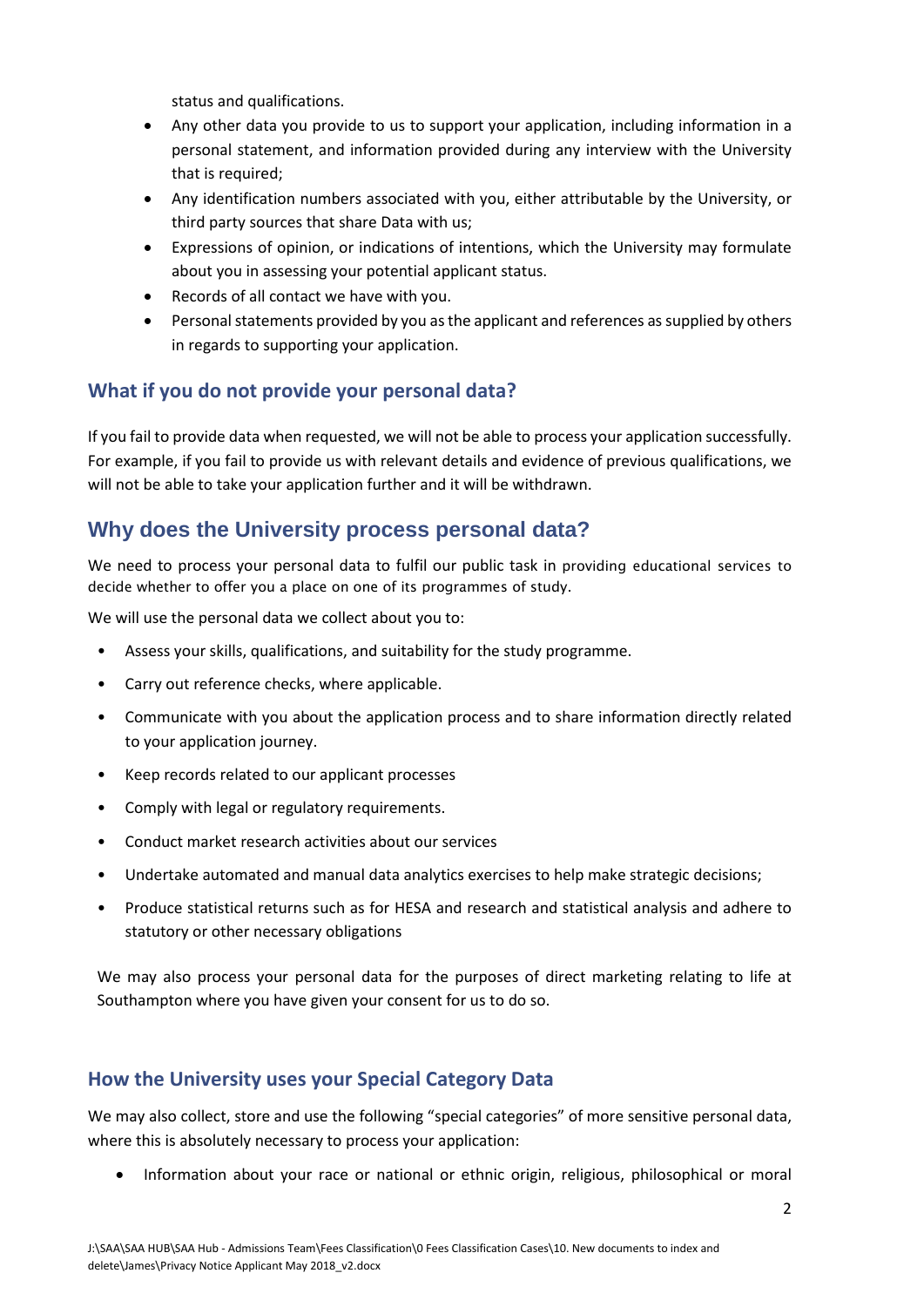beliefs, your sexual life or sexual orientation, gender identity and political opinions.

- Information about your health, including any medical condition and/or disability, health and sickness records.
- Information about criminal convictions and offences.

We will only process sensitive personal data where you have given your explicit consent, unless we are legally obliged to do so.

#### **Information about criminal convictions**

We will use data about your criminal convictions to assess your suitability for a course and make any necessary changes to your learning and living environment to allow you to undertake your studies and adhere to any conditions placed upon you. In addition to this, the information may need to be shared externally where a course requires a professional registration on graduation with an external body.

#### **Processing for limited purposes**

We will only process your Data for the specific purpose or purposes that we tell you about, or if specifically permitted by the UK Data Protection Act 1998 or the Data Protection Act 2018 (depending on which is in force at the relevant time), and will only process your data to the extent necessary for that specific purpose or purposes.

#### **Accuracy**

We will keep the data we store about you accurate and up to date as relevant to the purpose or purposes for which we process it. Data that is inaccurate or out of date will be destroyed. Please notify us if your personal details change or if data we hold about you is inaccurate.

#### **How will your personal data be collected?**

We obtain your personal data either directly from you or indirectly from third party sources with whom you have had direct contact, such as UCAS or reputable international agents. We will always look to ensure that the third party has the lawful authority to share this data with us and has collected it from you fairly.

#### **How will your personal data be secured?**

We have put in place procedures to deal with any suspected data security breach and will notify you and any applicable regulator of a suspected breach where we are legally required to do so. In addition, we limit access to your personal data to those employees of the University who have a business needto-know. They will only process your personal data on our instructions and they are subject to a duty of confidentiality.

# **Holding and retaining your data**

We will retain your personal data relating to your application indefinitely. Where your application results in an offer that you later accept, your application will form part of your student record.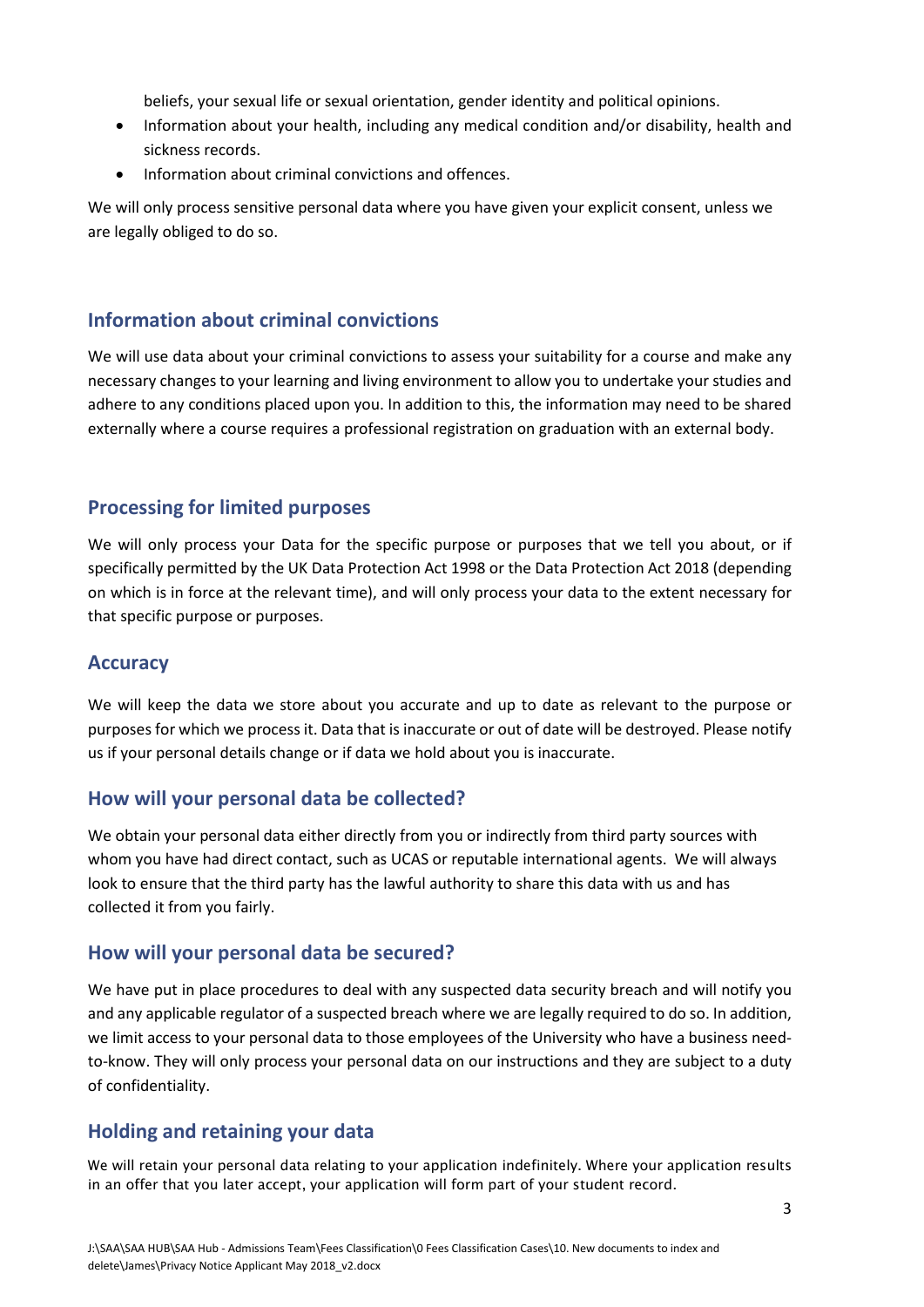We retain your personal data for that period so that we can show, in the event of a legal claim, that we have not discriminated against candidates on prohibited grounds and that we have conducted the application exercise in a fair and transparent way as well as to allow us to provide you with information about your student journey once you have left the institution. We will also use the details of previous applications for internal statistical analysis and strategic decision making.

# **Who has access to your personal data?**

Your personal data will be shared internally within the University for the purposes of processing your application.

We may share your data externally with:

- Application and software providers in order to undertake assessment of your application such as UCAS, Ellucian, Campus Management, GeckoLabs.
- The embassy of your country, a sponsorship, scholarship or funding body or your appointed agent if your application is associated with any other these organisations.
- Our partner universities or organisations in order to allow you to undertake a portion of your programme abroad.
- Local law enforcement agencies and local councils.
- Contracted third parties to allow for some market research and direct marketing activities.

We may need to share your Data with third parties in order to comply with the University's legal obligations, such as reporting to Government and regulatory bodies such as the Office for Students and Research England to make returns to the Higher Education Statics Agency, or to respond to lawful requests from other relevant educational providers.

Exceptionally, we may disclose your Data with a third party if required to do so: to protect or defend the University's rights, interests, or property, or those of third parties; act in urgent circumstances to protect the personal safety of University constituents, or the public; or protect against legal liability.

All third-party data recipients are required to take appropriate security measures to protect your personal data in line with our policies. We do not allow our third-party data recipients to use your personal data for their own purposes. We only permit them to process your personal data for specified purposes and in accordance with our instructions.

# **Automated decision making**

Some of your personal data will be used for some automated decision making. In particular:

- You may be assigned a fee status dependant on the information given in your application which will determine the cost of your studies.
- Your application may be withdrawn by an automated process if you have not undertaken a required action within a defined period of time. You will be notified by email before this automated process is undertaken

Where this is the case, you are able to challenge the decisions that have been made by contacting [admissions@southamtpon.ac.uk](mailto:admissions@southamtpon.ac.uk)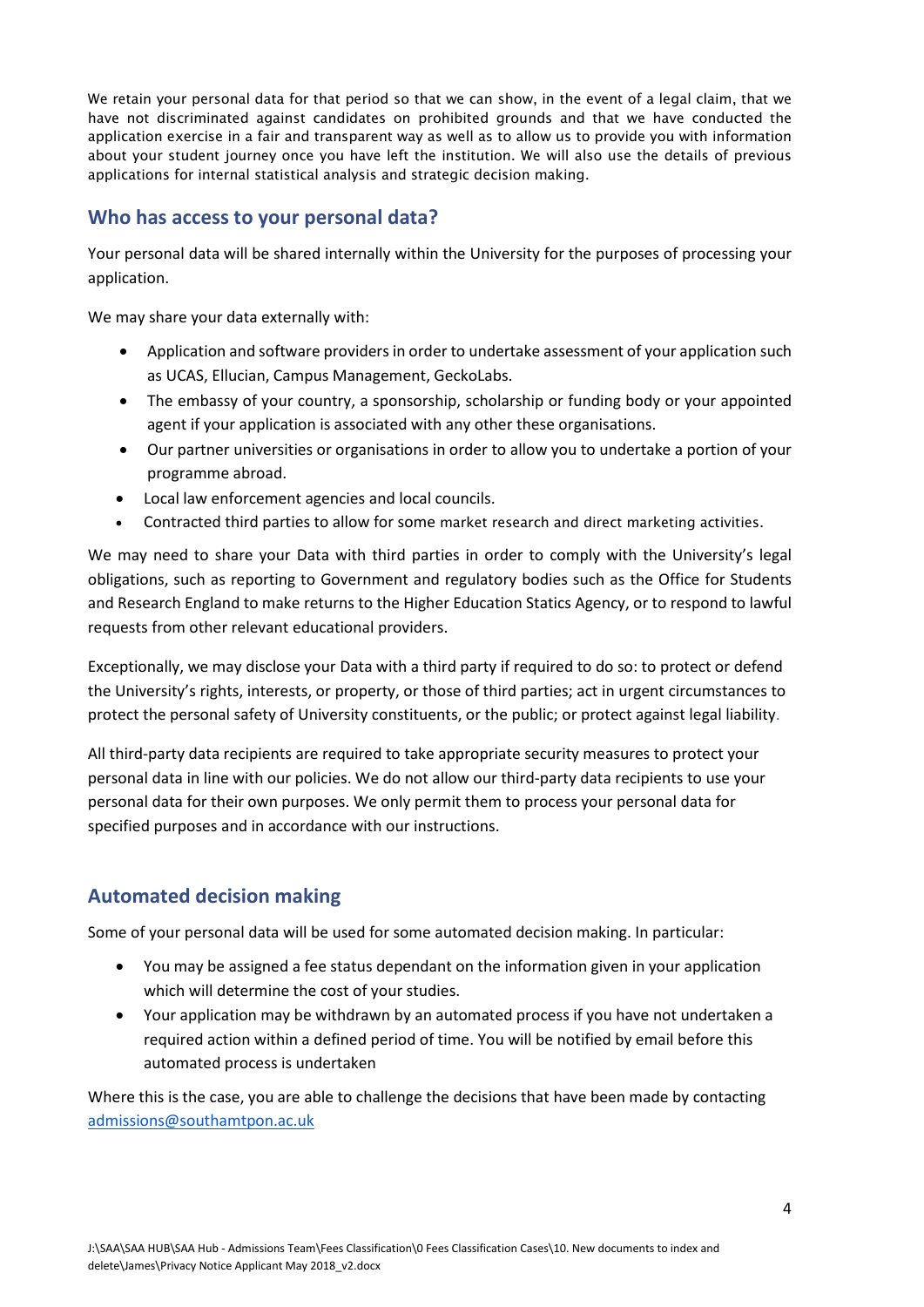# **Profiling**

We will use some Data that we obtain to evaluate certain personal aspects about you in order to:

- Help us understand more about our electronic service users and prospects;
- Share data with reputable, specialist marketing agencies so they can help us understand more about our users and prospects, and how they interact with our brand, in a way that can be compared with competing education providers;
- Determine which communications messages you receive and their frequency, as appropriate, with your consent (when required);
- Help us understand more about our prospects and the experience they expect from their interactions with the University.

#### **Your rights**

You have a number of rights. You can:

- access and obtain a copy of your data on request;
- require us to change incorrect or incomplete data;
- require us to delete or stop processing your data, for example where the data is no longer necessary for the purposes of processing;
- object to the processing of your data where we are relying on our legitimate interests as the legal ground for processing; and
- ask us to stop processing data for a period if data is inaccurate or there is a dispute about whether or not your interests override the organisation's legitimate grounds for processing data.

If you would like to exercise these rights please use our [online form](https://www.southampton.ac.uk/about/governance/freedom-of-information.page) or write to:

The Data Protection Officer Legal Services University of Southampton, Highfield Southampton, SO171BJ Email[: data.protection@soton.ac.uk](mailto:data.protection@soton.ac.uk)

#### **Right to withdraw consent**

When you apply to study with the University, we ask you to provide consent to participate in some direct marketing activities related to your course, the University or the city of Southampton. You have the right to withdraw your consent for processing for that purpose at any time. To withdraw your consent, please contact enquiries@southampton.ac.uk.